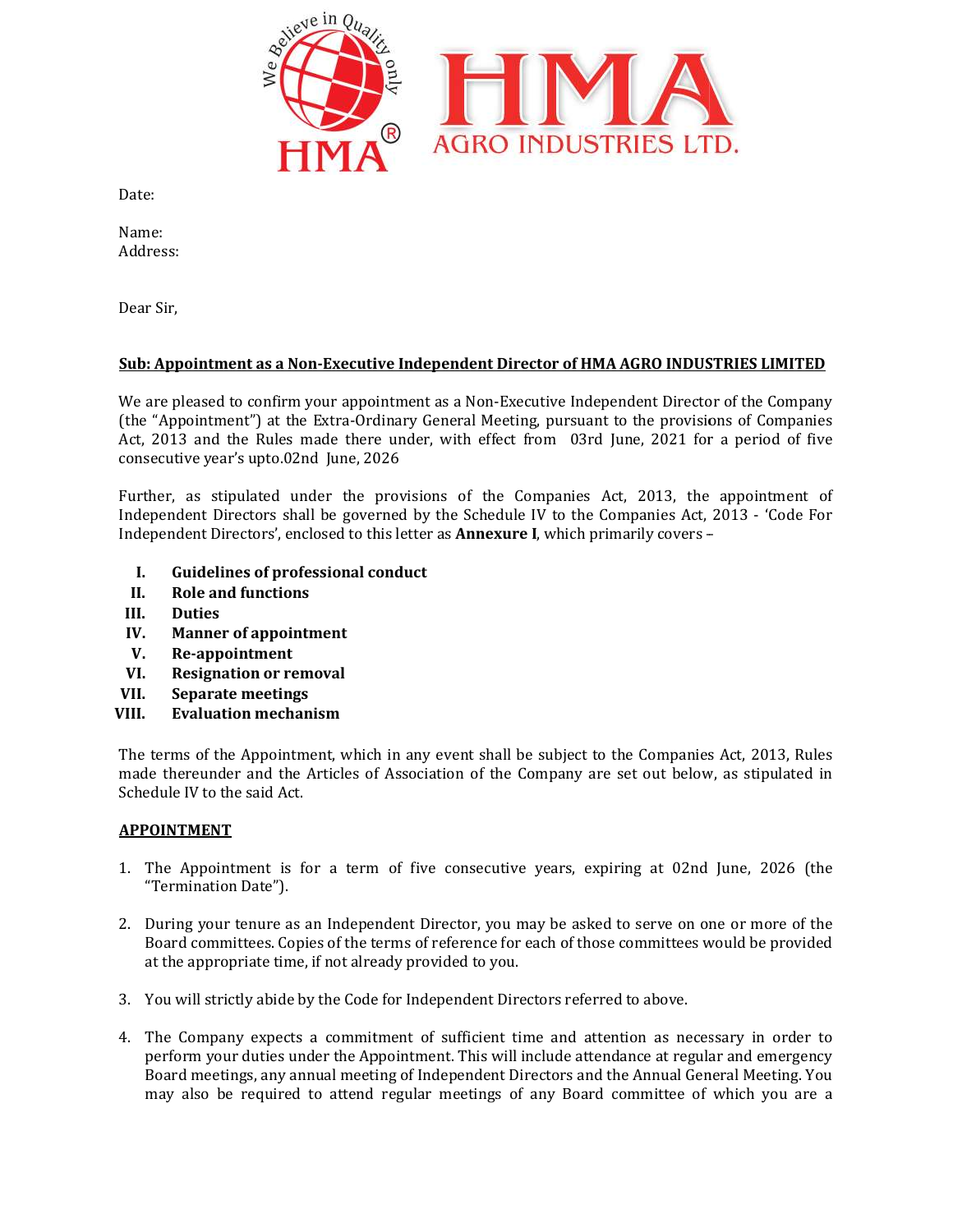

member. In addition, you will be expected to devote appropriate preparation time ahead of each meeting.

5. By accepting the Appointment, you confirm that you are able to allocate sufficient time to perform your role. 5. By accepting the Appointment, you confirm that you are able to allocate sufficient time to perform<br>
your role.<br> **ROLE & DUTIES**<br>
As a Non-Executive Independent Director you have the same general legal responsibilities t

# ROLE & DUTIES

Company as any other Director, except that you shall be held liable only in respect of such acts of omission or commission by a company which had occurred with your knowledge, attributable through board processes and with your consent or connivance or where you had not acted diligently. Company as any other Director, except that you shall be held liable only in respect of such acts of<br>omission or commission by a company which had occurred with your knowledge, attributable through<br>board processes and with member. In addition, you will be expected to devote appropriate preparation time ahead of each<br>meeting.<br>By accepting the Appointment, you confirm that you are able to allocate sufficient time to perform<br>your role.<br>I.E. **K.** 

You will adhere to the following duties of directors, which are more specifically stipulated in Section 166 of the Companies Act, 2013, as under You will adhere to the following duties of directors, which are more specifically stipulated in Section<br>166 of the Companies Act, 2013, as under –<br>(1) Subject to the provisions of this Act, a director of a company shall ac

of the company.

(2) A director of a company shall act in good faith in order to promote the objects of the company for the benefit of its members as a whole, and in the best interests of the comp shareholders, the community and for the protection of environment. (2) A director of a company shall act in good faith in order to promote the objects of the company for<br>the benefit of its members as a whole, and in the best interests of the company, its employees, the<br>shareholders, the c

(3) A director of a company shall exercise his duties with due and reasonable care, skill and diligence and shall exercise independent judgment.

(4) A director of a company shall not involve in a situation in which he may have a direct or indirect interest that conflicts, or possibly may conflict, with the interest of the company.

(5) A director of a company shall not achieve or attempt to achieve any undue gain to himself or to his relatives, partners, or associates and if such director is found guilty of making any undue gain, he shall be liable to pay an amount equal to that gain to the company.<br>(6) A director of a company shal undue gain, he shall be liable to pay an amount equal to that gain to the company.

(6) A director of a company shall not assign his office and any assignment so made shall be void.

# REMUNERATION AND REIMBURSEMENT OF EXPENSES REMUNERATION REIMBURSEMENT

Unless decided otherwise, you will be paid a sitting fee for your services as a Non-Executive Unless decided otherwise, you will be paid a sitting fee for your services as a Non-Executive<br>Independent Director of Rs. 2500 (Rupees Two Thousand Five Hundred only) per meeting of the Board Independent Director of Rs. 2500 (Rupees Two Thousand Five Hundred only) per meeting of the Board<br>and Audit Committee thereof attended as a member/ Chairman and of Rs. 2500 (Rupees Two Thousand Five Hundred only) per meeting of any other statutory committee formed thereof attended as a member/ Chairman.

In addition to the fee described in 8 above, the Company will reimburse you for all reasonable and properly documented expenses you incur in performing your rol the meeting(s). Five Hundred only) per meeting of any other statutory committee formed thereof attended as a<br>member/ Chairman.<br>In addition to the fee described in 8 above, the Company will reimburse you for all reasonable and<br>properly doc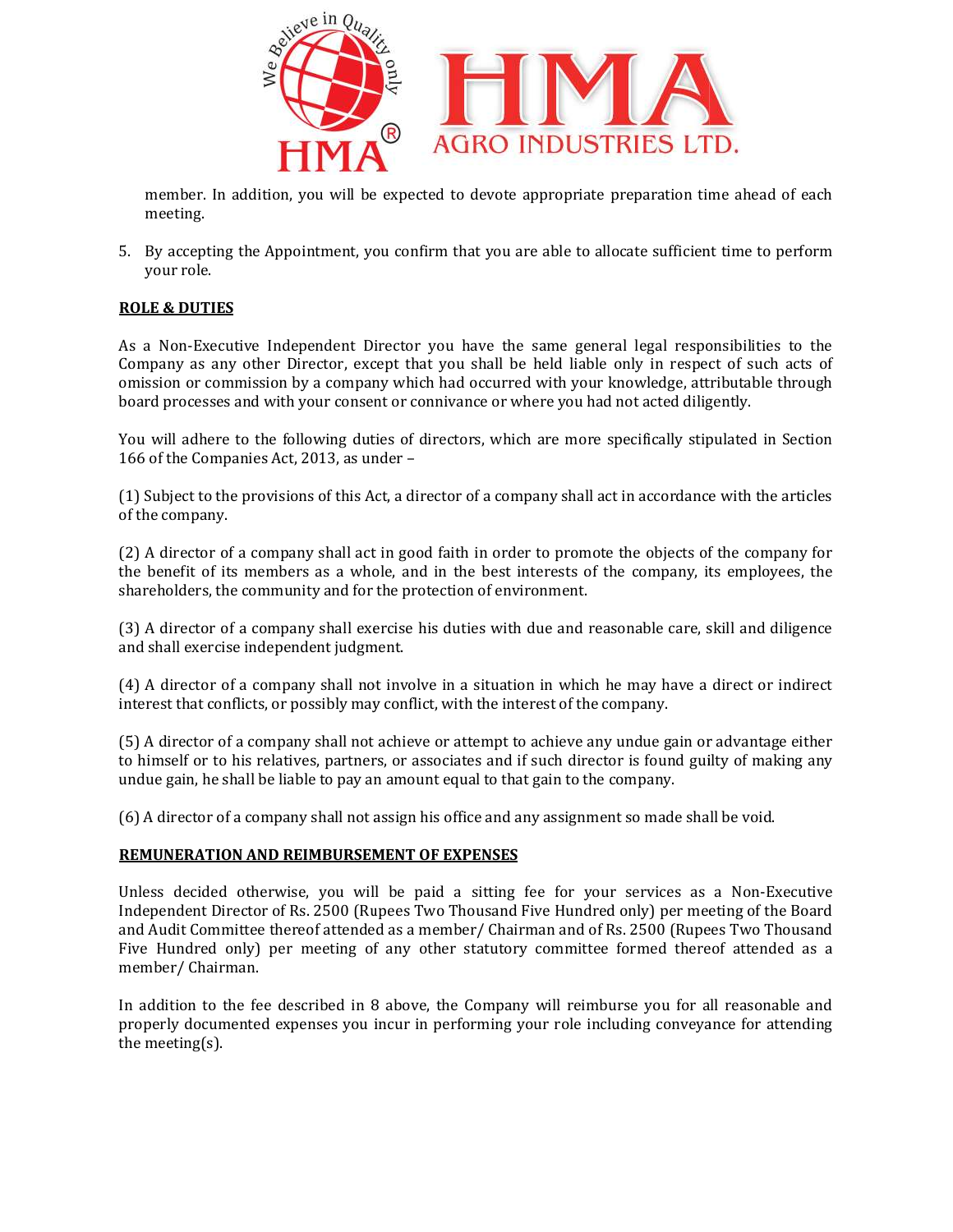

During the Appointment, circumstances may arise in the furtherance of your duties as a Director when it will be appropriate for you to seek advice from independent advisors at the Company's expense. Th Company will reimburse the full cost of expenditure incurred as deemed necessary. During the Appointment, circumstances may arise in the furtherance of your duties as a Director w<br>it will be appropriate for you to seek advice from independent advisors at the Company's expense.<br>Company will reimburse the

# <u>OTHER DIRECTORSHIPS AND BUSINESS INTERESTS</u>

The Company acknowledges that you may have business interests other than those of the Company and that you may have declared any conflicts that are apparent at present. In the event that you become aware of any potential conflicts of interest, not declared so far, these may be disclosed to the Chairman and Company Secretary as soon as they become apparent. During the Appointment, circuitantares may instead to the increase may in the formations of four distincts of Figure 2014 and Discuss so a Discuss of Figure 2014 and the increase of the Company's expense. The Company activ

During the Appointment, you may please inform us prior to accepting any other (or further) directorships of publicly quoted companies or any major external appointments, to avoid any conflict of interest with your current position in the Company.

## CODE OF CONDUCT & OTHER COMPLIANCES

During the Appointment, you will comply with any relevant regulations as may be issued by the Government of India and such other authorized bodies as set up by the Government on its behalf, including the Code for Independent Directors, Insider Trading Code and such other requirements as the Board of Directors may from time to time specify. The Company acknowledges that you may have business interests other than those of the Company and<br>that you may have declared any conflicts that are apparent at present. In the event that you become<br>aware of any potential c The Company acharowedges that you may have business interests other than those of the Company and<br>that you may have declared any conflicts that are apparent at present. In the event that you become<br>taware of any peterital

At the first meeting of the Board in every financial year or whenever there is any change in the circumstances which may affect your status as an independent director, you shall give a declaration to that effect confirming that you meet the criteria of independence as provided in Section 149 (6), in the format as per **Annexure II** to this Letter.

## **CONFIDENTIALITY**

You must apply the highest standards of confidentiality and not disclose to any person or company (whether during the course of the Appointment or at any time after its termination) any confidential that effect confirming that you meet the criteria of independence as provided in Section 149 (6), in the<br>format as per **Annexure II** to this Letter.<br>**CONFIDENTIALITY**<br>You must apply the highest standards of confidentiality virtue of your position as a Non-Executive Independent Director of the Company.

Your attention is drawn to the requirements under both legislation and regulation as to the disclosure of price-sensitive information. Consequently you should avoid making any statements that might risk a breach of these requirements without prior clearance from the Chairman or Company Secretary. virtue of your position as a Non-Executive Independent Director of the Company.<br>Your attention is drawn to the requirements under both legislation and regulation as to the disclosure<br>of price-sensitive information. Consequ

On termination of the Appointment, you will deliver to the Company all books, document, pape other property of or relating to the business of the Company which are in your possession, custody or power by virtue of your position as a Non-Executive Independent Director of the Company.

#### PERFORMANCE REVIEW PROCESS

The performance of individual Directors and the whole Board and its Committees shall be evaluated by the Nomination & Remuneration Committee. If, in the interim, there are any matters arising in connection with your role as a Non-Executive Independent Director which cause you concer discuss with us as soon as appropriate property of or relating to the business of the Company which are in your possession, custody or<br>The virtue of your position as a Non-Executive Independent Director of the Company.<br>**ORMANCE REVIEW PROCESS**<br>erformance of ind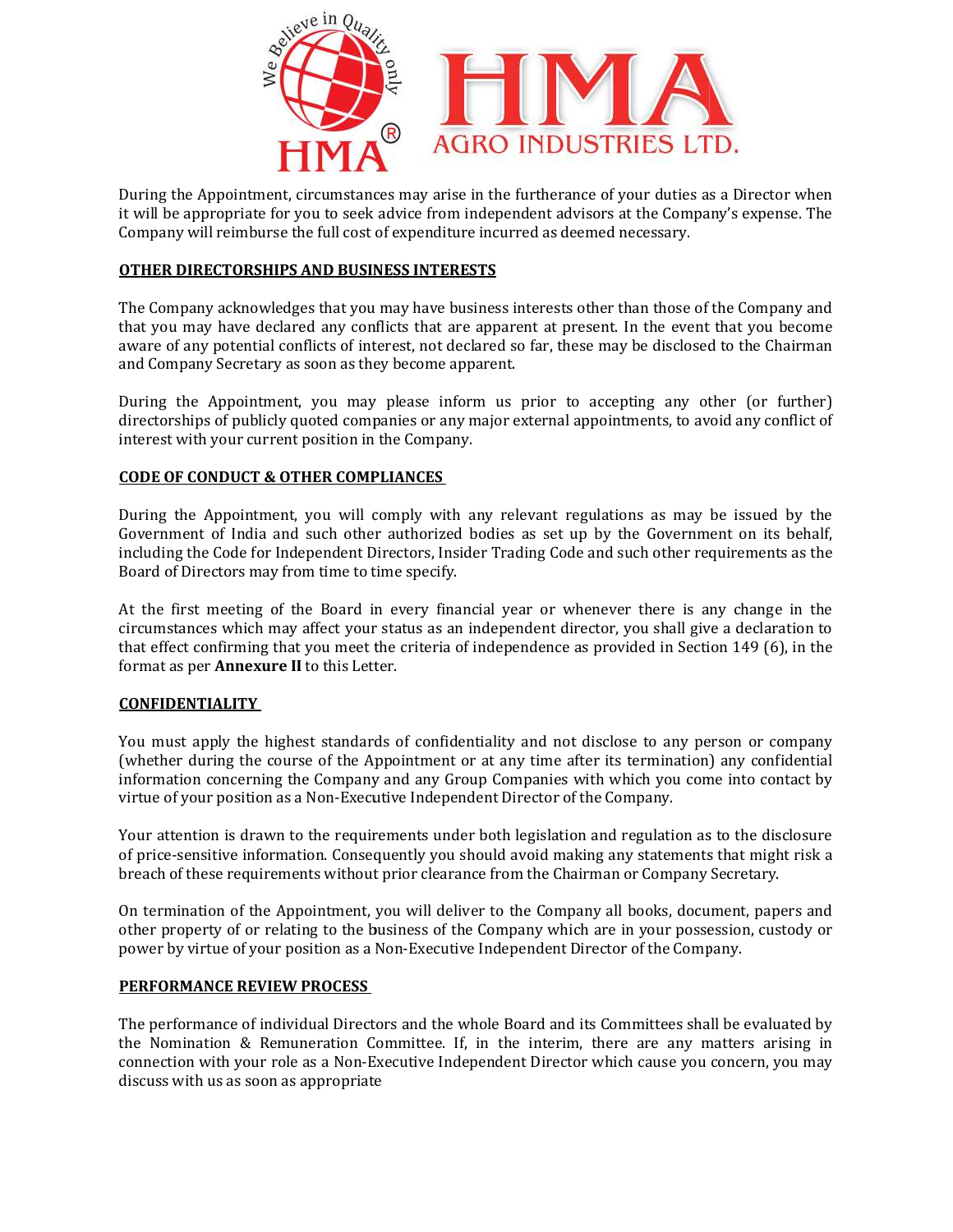

## TRAINING AND DEVELOPMENT

The Company may, if required, conduct formal training program for its Independent Directors.

The Company may, as may be required, support Directors to continually update their skills and knowledge and improve their familiarity with the company and its business. The Company will fund/arrange for training on all matters which are common to the whole Board. The Company may, if required, conduct formal training program for its Independent Directors.<br>The Company may, as may be required, support Directors to continually update their sk<br>knowledge and improve their familiarity wit The Company may, if required, conduct formal training program for its Independent Directors.<br>The Company may, as may be required, support Directors to continually update their skills and<br>knowledge and improve their familia

## CO-OPERATION

In the event of any claim or litigation against the company, based upon any alleged conduct, act or omission on your part during your term, you agree to render all reasonable assistance and co to the company and provide such information and documents as are necessary and reasonably requested by the company or its counsel. In the event of any claim or litigation against the company, based upon any alleged conduct, act or<br>omission on your part during your term, you agree to render all reasonable assistance and co-operation<br>to the company and

## **TERMINATION**

Notwithstanding the other provisions of the terms and conditions of the appointment of the Independent Director, the appointment may be terminated with or without Company with immediate effect, in accordance with the Companies Act, 2013 and Rule and Regulations made thereunder and the Company's Articles of Association or, as applicable, or upon the resignation of the Independent Director, or the Board of Directors (excluding the concerned Independent Director) is of opinion that the continued appointment is not in the interest of the Company. Upon such termination or resignation of the appointment for any reason, the Independent Director shal damages for loss of office and no fee will be payable in respect of any unexpired portion of the term of the appointment or any damages whatsoever. Upon such termination or resignation, the Independent Director will have to undertake to sign all appropriate paperwork that the Company may require. requested by the company or its counsel.<br>TERMINATION<br>Notwithstanding the other provisions of the terms and conditions of the appointment of the<br>Independent Director, the appointment may be terminated with or without cause Company with immediate effect, in accordance with the Companies Act, 2013 and Rule and Regulations<br>made thereunder and the Company's Articles of Association or, as applicable, or upon the resignation of<br>the Independent Dir damages for loss of office and no fee will be payable in respect of any unexpired portion of the term of<br>the appointment or any damages whatsoever. Upon such termination or resignation, the Independent<br>Director will have t to the company and provide such information and documents as are necessary and reasonarequested by the company or its counsel.<br> **TERMINATION**<br>
Notwithstanding the other provisions of the terms and conditions of the appoint

## <u>PUBLICATION OF THE LETTER OF APPOINTMENT</u>

In line with the provisions of the Companies Act, 2013, the Company may make public a generic copy of In line with the provisions of the Companies Act, 2013, the Company may make public a generic copy of<br>this letter on its website at **www.hmagroup.co** and the same shall be open for inspection at the registered office of the company by any member during normal business hours.

This letter constitutes neither a contract for services nor a service contract.

registered office of the company by any member during normal business hours.<br>This letter constitutes neither a contract for services nor a service contract.<br>Please confirm your agreement to the above by signing and returni this letter.